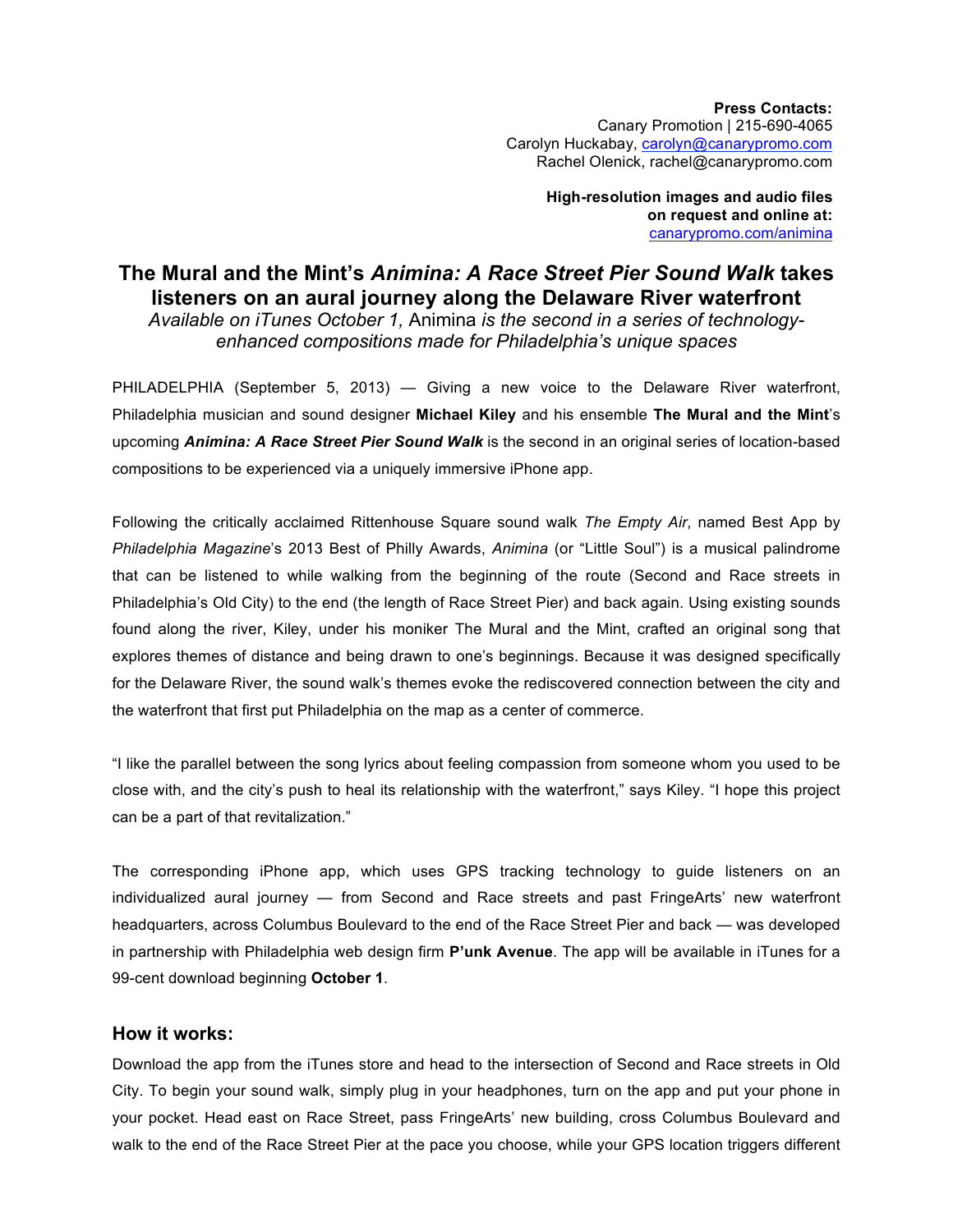elements of the composition. Each mapping point is assigned to a section of the audio, so that the mobile technology, song and lyrics fit together to allow the music of *Animina* — itself palindromic — to make sense going forward as well as backward. For example, the lyrics "In front of you/ at the end of the road/ is someone you once lost long ago," will be heard as "Is someone you once lost long ago/ in front of you/ at the end of the road" when the listener walks in the opposite direction.

Starting October 1, the app will be available for download for 99 cents from the iTunes store; *The Empty Air* is also available on iTunes indefinitely. In the coming months, Kiley hopes to continue creating sound walks for a variety of locations in Philadelphia and beyond.

*Animina* was written by Michael Kiley, produced and mixed by **Brian McTear**, and engineered by McTear and Matt Schimelfenig at **Miner Street Recordings**, Philadelphia. Musicians include **Eliza Jones** (Buried Beds), **Chris Ward** (Pattern Is Movement) and **David Hartley** (War on Drugs).

## **About Michael Kiley:**

Michael Kiley is a Philadelphia-based composer, sound designer, educator and performer working in dance, theater and public installation. Kiley is the founder of The Mural and The Mint (TM&TM), a project dedicated to experimental music and sound performance, which releases all of its recordings for free, asking only for donations in return. In 2010, TM&TM premiered its first evening-length piece, *As The Eyes of the Seahorse*, at HERE Arts Center in collaboration with Nichole Canuso Dance Company. Kiley's work has also been presented at the Philadelphia Live Arts Festival, The Kelly-Strahorn Theatre (Pittsburgh), 3LD (New York), The Ingenuity Festival (Cleveland), MANCC (Tallahassee), The Guthrie Theater (Minneapolis) and The New Victory Theater (NY). In 2011, he composed *Roots and Dreamscapes*, an 8-channel sound installation at The Emerald Street Urban Farm in Kensington.

Kiley has collaborated with most theater and dance companies in Philadelphia, including Pig Iron Theatre Company, SubCircle, Delaware Theatre Company, Eun Jung Choi of Da-Da-Dance Project, The National Constitution Center, The American Philosophical Society, David Brick of Headlong Dance Theater, Brat Productions, 1812 Productions, Flashpoint Theatre Company, Theatre Exile, The Acting Company (NY), Sylvain Émard Danse (Montreal) and Nichole Canuso Dance Company, of which he is a company member. In 2014 he will compose for choreographer Luciana Achugar's new piece premiering at The Walker Art Center in Minneapolis and New York Live Arts.

Kiley is the recipient of the 2012 Independence Foundation Arts Fellowship, the 2012 Live Arts Brewery Fellowship, the 2012 American Composers Forum Subito Grant and the 2012 Pennsylvania Cultural Alliance Project Stream Grant. He has also taught voice professionally for the past eight years, working